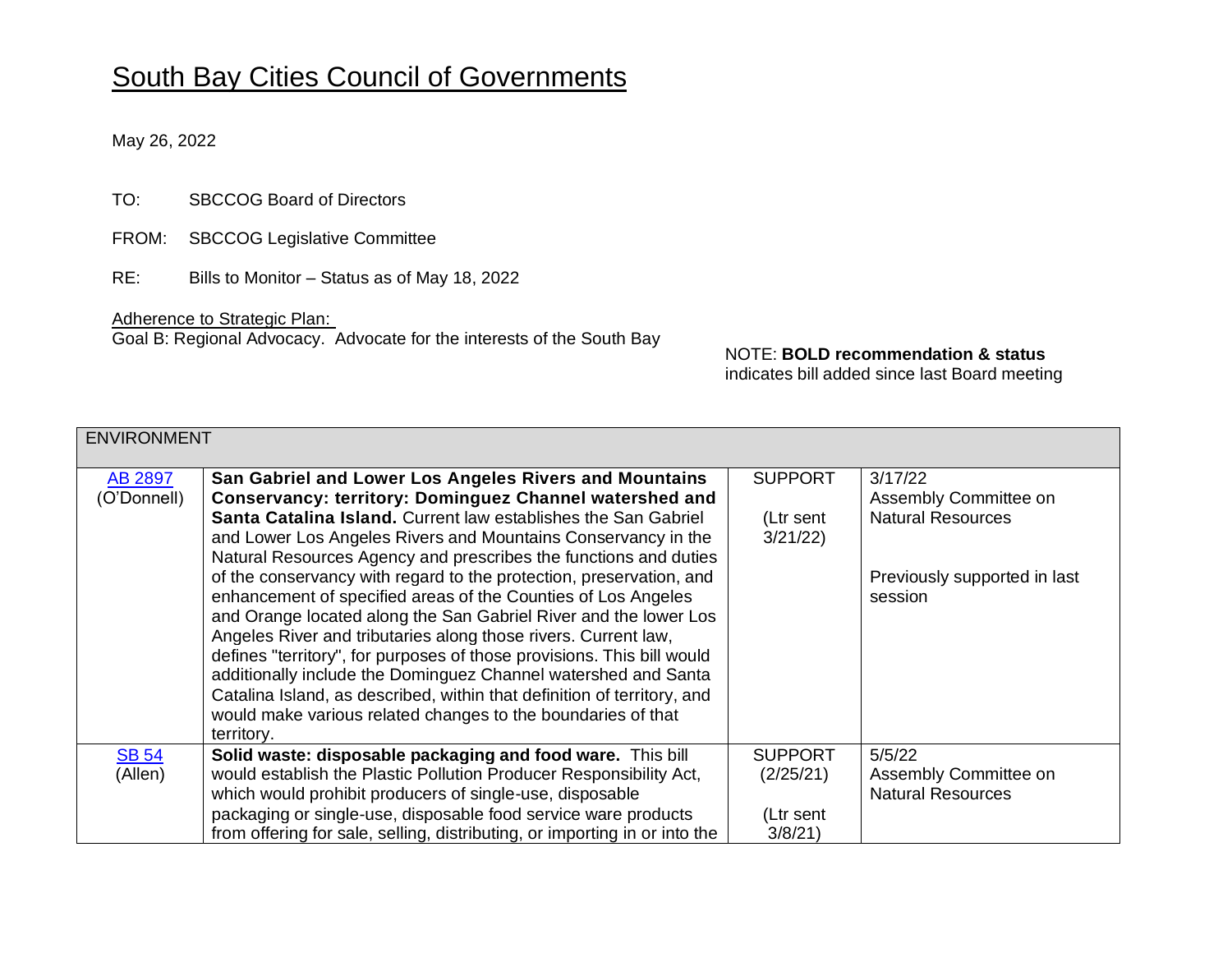|                           | state such packaging or products that are manufactured on or after<br>January 1, 2032, unless they are recyclable or compostable.                                                                                                                                                                                                                                                                                                                                                                                                                                                                                                                                                                                                                                                                                                                                                                                                                                                                                                                                                                                                                                                                                           | <b>LCC</b><br>POSITION:                                   |                                                                                                                     |
|---------------------------|-----------------------------------------------------------------------------------------------------------------------------------------------------------------------------------------------------------------------------------------------------------------------------------------------------------------------------------------------------------------------------------------------------------------------------------------------------------------------------------------------------------------------------------------------------------------------------------------------------------------------------------------------------------------------------------------------------------------------------------------------------------------------------------------------------------------------------------------------------------------------------------------------------------------------------------------------------------------------------------------------------------------------------------------------------------------------------------------------------------------------------------------------------------------------------------------------------------------------------|-----------------------------------------------------------|---------------------------------------------------------------------------------------------------------------------|
|                           |                                                                                                                                                                                                                                                                                                                                                                                                                                                                                                                                                                                                                                                                                                                                                                                                                                                                                                                                                                                                                                                                                                                                                                                                                             | <b>SUPPORT IN</b><br><b>CONCEPT</b>                       |                                                                                                                     |
| <b>SB 1122</b><br>(Allen) | San Gabriel and Lower Los Angeles Rivers and Mountains<br><b>Conservancy: territory.</b> Current law establishes the San Gabriel<br>and Lower Los Angeles Rivers and Mountains Conservancy in the<br>Natural Resources Agency and prescribes the functions and duties<br>of the conservancy with regard to the protection, preservation, and<br>enhancement of specified areas of the Counties of Los Angeles<br>and Orange located along the San Gabriel River and the lower Los<br>Angeles River and tributaries along those rivers. Current law, for<br>purposes of those provisions, defines "territory" to mean the<br>territory of the conservancy that consists of those portions of the<br>Counties of Los Angeles and Orange located within the San<br>Gabriel River and its tributaries, the lower Los Angeles River and<br>its tributaries, and the San Gabriel Mountains, as described. This<br>bill would additionally include the Dominguez Channel watershed,<br>the coastal watersheds of Manhattan Beach to the Palos Verdes<br>Peninsula, and Santa Catalina Island, as described, within that<br>definition of territory, and would make various related changes to<br>the boundaries of that territory. | <b>SUPPORT</b><br>(Ltr sent<br>3/21/22                    | 5/13/22<br>Senate Committee on<br>Appropriations<br>Hearing date: May 19<br>Previously supported in last<br>session |
| <b>SB 1217</b><br>(Allen) | State-Regional Collaborative for Climate, Equity, and<br>Resilience. Would establish, until January 1, 2028, the State-<br>Regional Collaborative for Climate, Equity, and Resilience to<br>provide guidance, on or before January 1, 2024, to the State Air<br>Resources Board for approving new guidelines for sustainable<br>communities strategies. The collaborative would consist of one<br>representative each of the following: the Transportation Agency,<br>Housing and Community Development, and the Strategic Growth<br>Council, along with 10 public members representing various local<br>and state organizations, as specified. The bill would require, on or<br>before December 31, 2025, the state board to update the<br>guidelines for sustainable communities strategies to incorporate<br>suggestions from the collaborative.                                                                                                                                                                                                                                                                                                                                                                         | <b>MONITOR</b><br><b>LCC</b><br>POSITION:<br><b>WATCH</b> | 5/17/22<br>Senate Committee on<br>Appropriations<br>Hearing date: May 19                                            |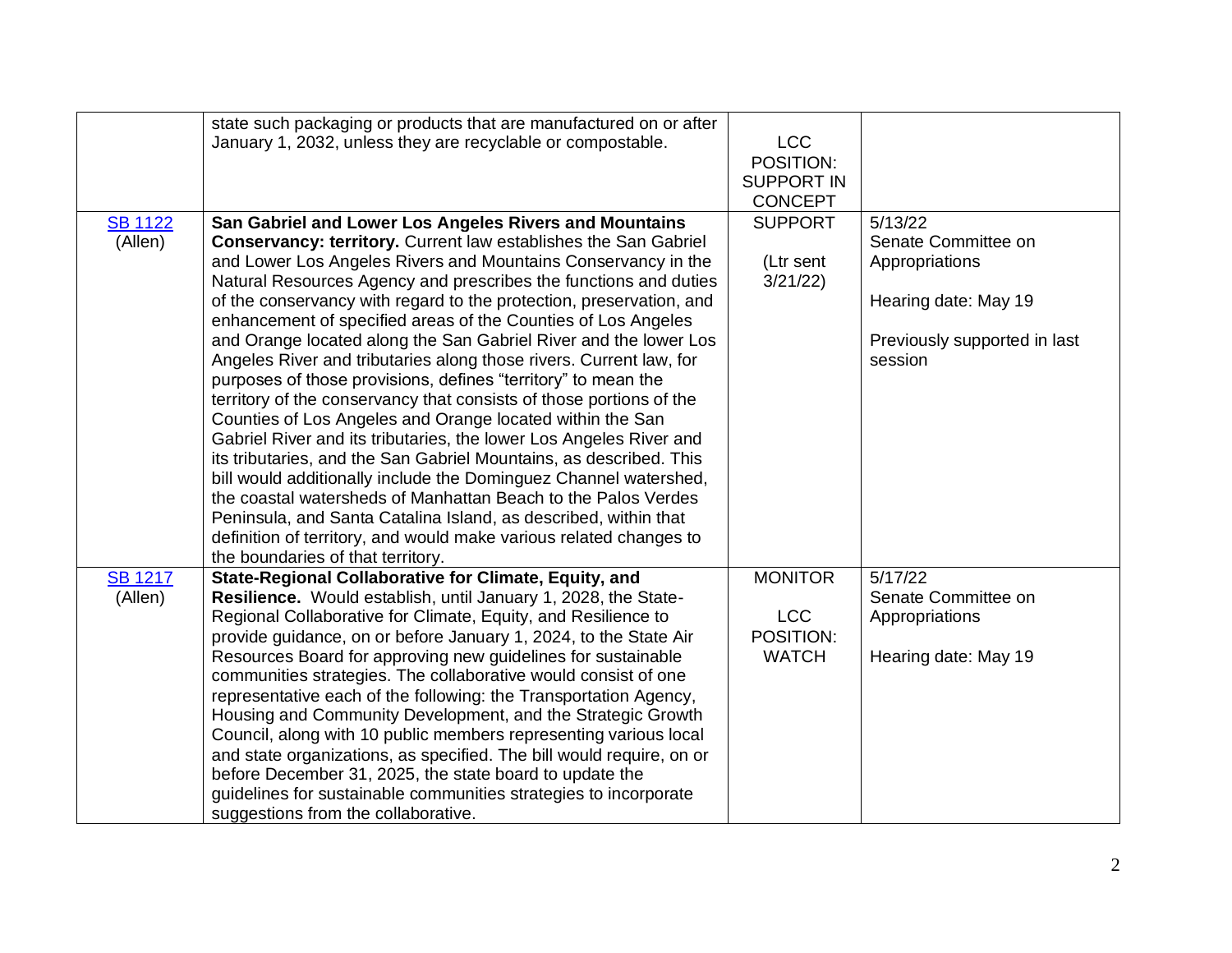| <b>GOVERNANCE</b>       |                                                                                                                                                                                                                                                                                                                                                                                                                                                                                                                                                                                                                                                                                                                                                                     |                                          |                                                            |
|-------------------------|---------------------------------------------------------------------------------------------------------------------------------------------------------------------------------------------------------------------------------------------------------------------------------------------------------------------------------------------------------------------------------------------------------------------------------------------------------------------------------------------------------------------------------------------------------------------------------------------------------------------------------------------------------------------------------------------------------------------------------------------------------------------|------------------------------------------|------------------------------------------------------------|
| <b>AB 1944</b><br>(Lee) | Local government: open and public meetings. Current law,<br>until January 1, 2024, authorizes a local agency to use<br>teleconferencing without complying with those specified                                                                                                                                                                                                                                                                                                                                                                                                                                                                                                                                                                                      | <b>SUPPORT</b><br>(4/28/22)              | 5/4/22<br>Passed Assembly Committee<br>on Local Government |
|                         | teleconferencing requirements in specified circumstances when a<br>declared state of emergency is in effect, or in other situations<br>related to public health. This bill would require the agenda to<br>identify any member of the legislative body that will participate in                                                                                                                                                                                                                                                                                                                                                                                                                                                                                      | (Ltr sent<br>4/29/22                     |                                                            |
|                         | the meeting remotely and require an updated agenda reflecting all<br>of the members participating in the meeting remotely be posted, if<br>a member of the body elects to participate in the meeting remotely<br>after the agenda is posted. This bill would specify that if a member<br>of a legislative body elects to teleconference from a location that is<br>not public, upon a majority vote of the legislative body, the address<br>does not need to be identified in the notice and agenda or be<br>accessible to the public when the legislative body has elected to<br>allow members to participate via teleconferencing.                                                                                                                                | <b>LCC</b><br>POSITION:<br><b>WATCH</b>  |                                                            |
| AB 2449                 | Open meetings: local agencies: teleconferences. This bill                                                                                                                                                                                                                                                                                                                                                                                                                                                                                                                                                                                                                                                                                                           | <b>MONITOR</b>                           | 5/4/22                                                     |
| (B. Rubio)              | would authorize a local agency to use teleconferencing without<br>complying with those specified teleconferencing requirements if at<br>least a quorum of the members of the legislative body participates<br>in person from a singular location clearly identified on the agenda<br>that is open to the public and situated within the local agency's<br>jurisdiction. The bill would impose prescribed requirements for this<br>exception relating to notice, agendas, the means and manner of<br>access, and procedures for disruptions. The bill would require the<br>legislative body to implement a procedure for receiving and swiftly<br>resolving requests for reasonable accommodation for individuals<br>with disabilities, consistent with federal law. | <b>LCC</b><br>POSITION:<br><b>WATCH</b>  | <b>Passed Assembly Committee</b><br>on Local Government    |
| AB 2647<br>(Levine)     | Open meetings: local agencies: teleconferences. The Ralph M.<br>Brown Act requires the meetings of the legislative body of a local<br>agency be conducted openly and publicly, with specified<br>exceptions. Current law makes agendas of public meetings and                                                                                                                                                                                                                                                                                                                                                                                                                                                                                                       | <b>SUPPORT</b><br>(4/28/22)<br>(Ltr sent | 5/12/22<br>Senate Committee on Rules for<br>assignment     |
|                         | other writings distributed to the members of the governing board<br>disclosable public records, with certain exceptions. Current law<br>requires a local agency to make those writings distributed to the                                                                                                                                                                                                                                                                                                                                                                                                                                                                                                                                                           | 4/29/22                                  |                                                            |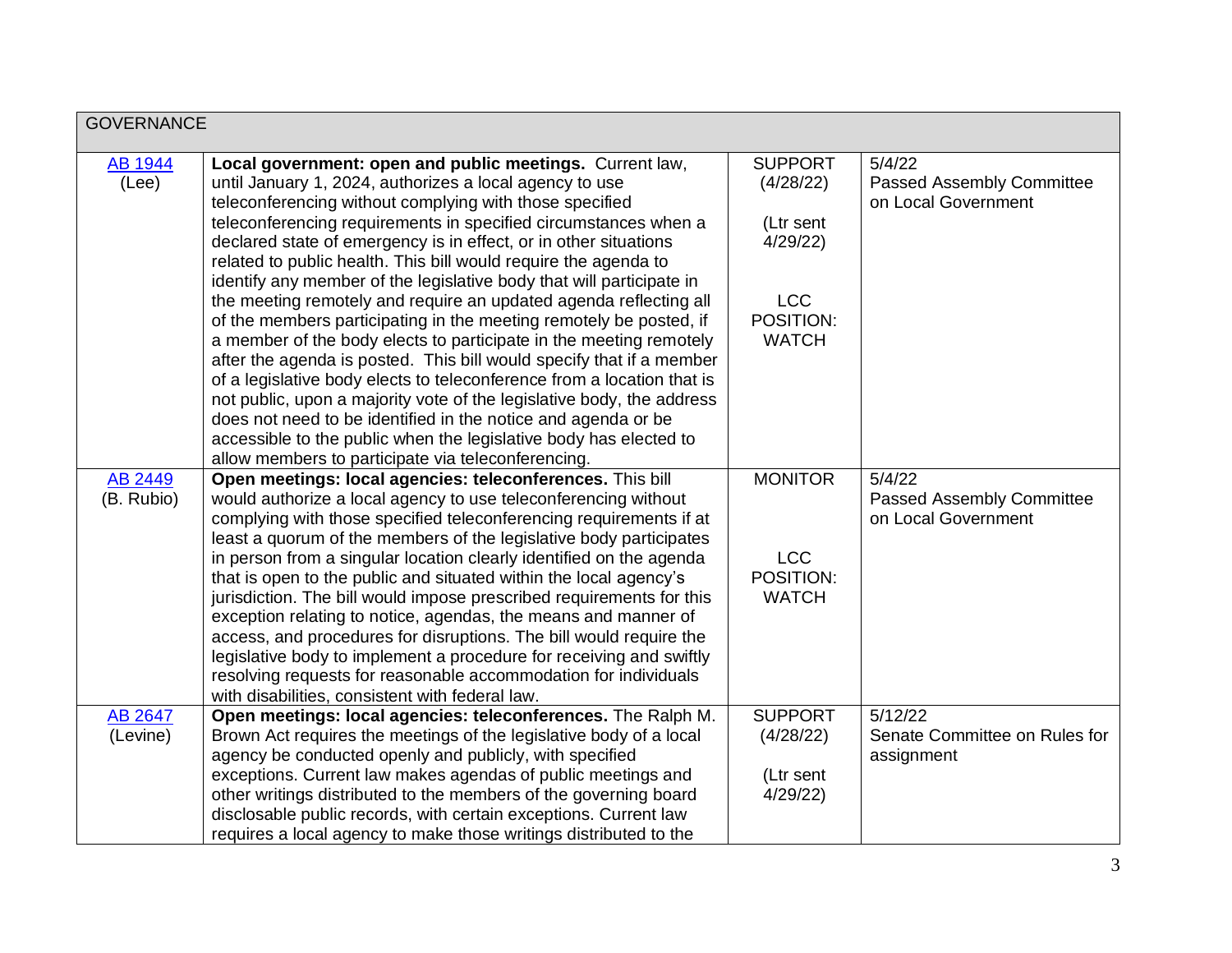| <b>LCC</b><br>members of the governing board available for public inspection at<br>POSITION:<br>a public office or location that the agency designates. This bill<br>would instead require a local agency to make those writings<br><b>SPONSOR</b><br>distributed to the members of the governing board available for<br>public inspection at a public office or location that the agency |  |
|-------------------------------------------------------------------------------------------------------------------------------------------------------------------------------------------------------------------------------------------------------------------------------------------------------------------------------------------------------------------------------------------|--|
| designates or post the writings on the local agency's internet                                                                                                                                                                                                                                                                                                                            |  |
| website in a position and manner that makes it clear that the                                                                                                                                                                                                                                                                                                                             |  |
| writing relates to an agenda item for an upcoming meeting.                                                                                                                                                                                                                                                                                                                                |  |
| <b>HOMELESSNESS</b>                                                                                                                                                                                                                                                                                                                                                                       |  |
| Homeless Courts Pilot Program. This bill would create the<br><b>MONITOR</b><br>5/11/22<br><b>AB 2220</b>                                                                                                                                                                                                                                                                                  |  |
| (Muratsuchi)<br>Homeless Courts Pilot Program, which would remain in effect until<br><b>Assembly Committee on</b>                                                                                                                                                                                                                                                                         |  |
| January 1, 2027, to be administered by the Judicial Council for the<br><b>Appropriations suspense file</b>                                                                                                                                                                                                                                                                                |  |
| purpose of providing comprehensive community-based services to<br><b>LCC</b>                                                                                                                                                                                                                                                                                                              |  |
| <b>POSITION:</b><br>achieve stabilization for, and address the specific legal needs of,                                                                                                                                                                                                                                                                                                   |  |
| <b>WATCH</b><br>chronically homeless individuals who are involved with the criminal<br>justice system. The bill would require programs seeking grant                                                                                                                                                                                                                                      |  |
| funds to provide a number of specified services or program                                                                                                                                                                                                                                                                                                                                |  |
| components, including, but not limited to, a diversion program                                                                                                                                                                                                                                                                                                                            |  |
| enabling participating defendants to have infractions,                                                                                                                                                                                                                                                                                                                                    |  |
| misdemeanor, or felony charges dismissed upon completion of a                                                                                                                                                                                                                                                                                                                             |  |
| program, provision of supportive housing, as defined, during the                                                                                                                                                                                                                                                                                                                          |  |
| duration of the program, and a dedicated county representative to                                                                                                                                                                                                                                                                                                                         |  |
| assist defendants with housing needs.                                                                                                                                                                                                                                                                                                                                                     |  |
| <b>SUPPORT</b><br><b>SB 914</b><br>HELP (Homeless Equity for Left Behind Populations) Act.<br>5/17/22                                                                                                                                                                                                                                                                                     |  |
| (Rubio)<br>Would require cities, counties, and continuums of care receiving<br>(4/28/22)<br>Senate Committee on                                                                                                                                                                                                                                                                           |  |
| state funding to address homelessness on or after January 1,<br>Appropriations suspense file                                                                                                                                                                                                                                                                                              |  |
| 2023, to take specific steps to ensure that the needs of victim<br>(Ltr sent                                                                                                                                                                                                                                                                                                              |  |
| 4/29/22<br>Hearing date: May 19<br>service providers and survivors of violence, and a gendered                                                                                                                                                                                                                                                                                            |  |
| analysis of the causes and consequences of homelessness, are                                                                                                                                                                                                                                                                                                                              |  |
| incorporated into homelessness planning and responses. Would<br><b>LCC</b>                                                                                                                                                                                                                                                                                                                |  |
| POSITION:<br>also impose other homelessness planning and data analysis<br><b>WATCH</b>                                                                                                                                                                                                                                                                                                    |  |
| requirements on these cities, counties, and continuums of care.<br>Would prohibit victim service providers, as defined, from being                                                                                                                                                                                                                                                        |  |
| required or expected to enter client-level data into specified                                                                                                                                                                                                                                                                                                                            |  |
|                                                                                                                                                                                                                                                                                                                                                                                           |  |
| homeless data systems and would permit any funding provided to                                                                                                                                                                                                                                                                                                                            |  |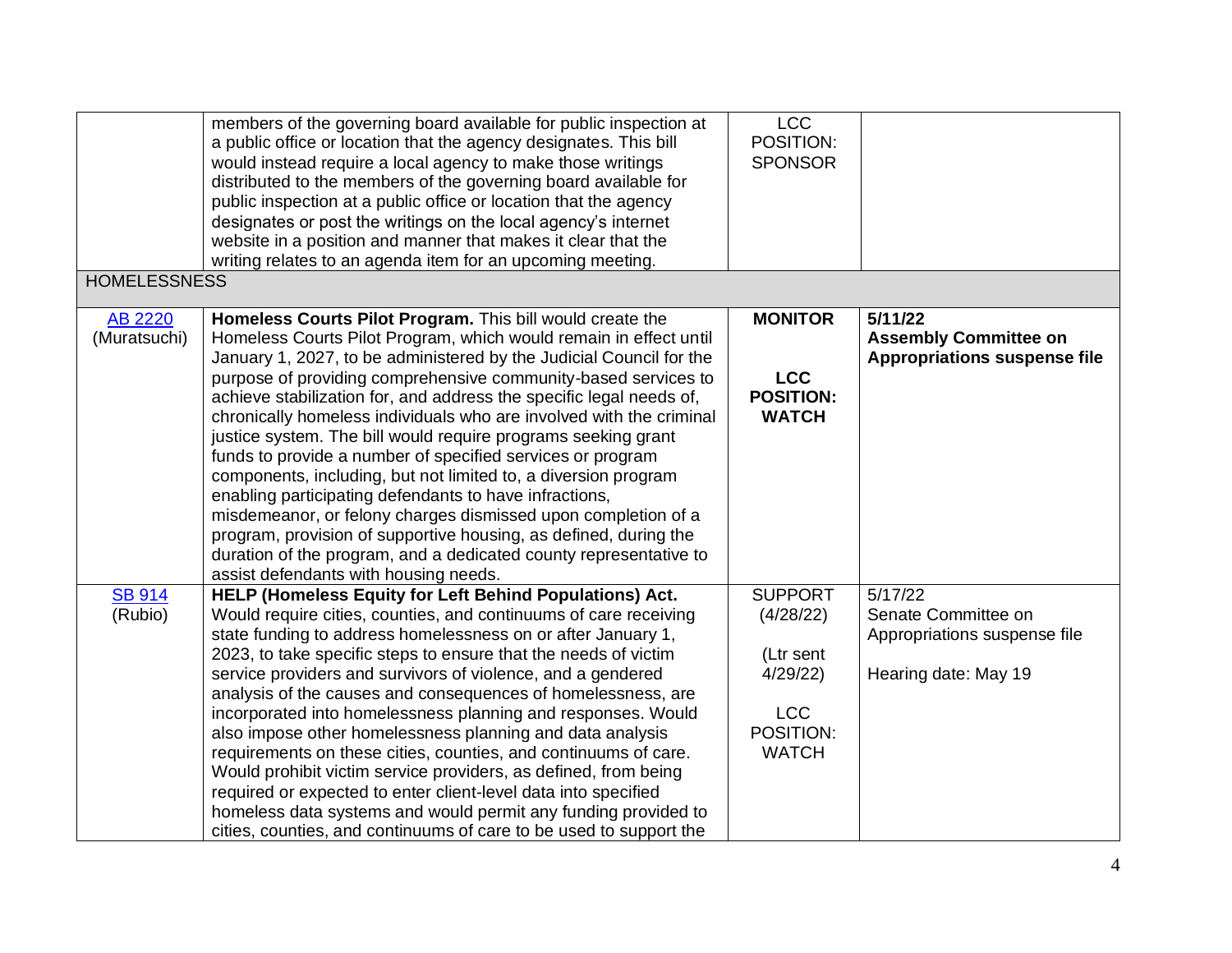|                | development of these data systems and the maintenance of<br>comparable databases, as specified. |                  |                                     |
|----------------|-------------------------------------------------------------------------------------------------|------------------|-------------------------------------|
| <b>HOUSING</b> |                                                                                                 |                  |                                     |
|                |                                                                                                 |                  |                                     |
| <b>AB 916</b>  | Zoning: accessory dwelling units: bedroom addition. This bill                                   | <b>RECOMMEND</b> | 5/11/22                             |
| (Salas, Quirk- | would prohibit a city or county legislative body from adopting or                               | <b>OPPOSE</b>    | <b>Senate Committees on</b>         |
| Silva)         | enforcing an ordinance requiring a public hearing as a condition of                             |                  | <b>Housing &amp; Government and</b> |
|                | adding space for additional bedrooms or reconfiguring existing                                  |                  | <b>Finance</b>                      |
|                | space to increase the bedroom count within an existing house,                                   |                  |                                     |
|                | condominium, apartment, or dwelling. The bill would include                                     |                  |                                     |
|                | findings that ensuring adequate housing is a matter of statewide                                | <b>LCC</b>       |                                     |
|                | concern and is not a municipal affair, and that the provision applies                           | <b>POSITION:</b> |                                     |
|                | to all cities, including charter cities. This bill would instead                                | <b>WATCH</b>     |                                     |
|                | authorize a local agency to establish a height limitation of 18 feet                            |                  |                                     |
|                | for those accessory dwelling units located on a lot that has an                                 |                  |                                     |
|                | existing multifamily and multistory dwelling. The bill would specify                            |                  |                                     |
|                | that a local agency shall ministerially approve an application for a                            |                  |                                     |
|                | building permit within a residential or mixed-use zone to create not                            |                  |                                     |
|                | more than 2 accessory dwelling units that are located on a lot that                             |                  |                                     |
|                |                                                                                                 |                  |                                     |
|                | has an existing multifamily dwelling, but are detached from that                                |                  |                                     |
|                | multifamily dwelling and are subject to a height limitation of 18 feet.                         |                  |                                     |
| <b>AB 1771</b> | The California Housing Speculation Act: income taxes: capital                                   | <b>RECOMMEND</b> | 4/26/22                             |
| (Mullin)       | gains: sale or exchange of qualified asset: housing. This bill                                  | <b>SUPPORT</b>   | <b>Assembly Committee on</b>        |
|                | would, for taxable years beginning on or after January 1, 2023,                                 |                  | <b>Revenue and Taxation</b>         |
|                | impose a 25% surtax on the net capital gain resulting from the                                  |                  |                                     |
|                | disposition of a real property, as defined, within three years of                               | <b>LCC</b>       |                                     |
|                | purchase, reducing the tax each year thereafter by five percentage                              | <b>POSITION:</b> |                                     |
|                | points until the tax would be phased out after more than 7 years                                | <b>WATCH</b>     |                                     |
|                | since the purchase. The bill specifically excludes property eligible                            |                  |                                     |
|                | for the existing homeowner's exemption, among other exceptions                                  |                  |                                     |
|                | to the definition of real property.                                                             |                  |                                     |
|                | The bill would create the Speculation Recapture Community                                       |                  |                                     |
|                | Reinvestment Fund and would deposit the revenues received as a                                  |                  |                                     |
|                | result of this increase in tax in the fund.                                                     |                  |                                     |
| <b>AB 1976</b> | Planning and zoning: housing element compliance: very low                                       | <b>OPPOSE</b>    | 3/21/22                             |
| (Santiago)     | and lower income households. Under current law, if the                                          | (4/28/22)        |                                     |
|                | inventory of sites included in a housing element does not identify                              |                  |                                     |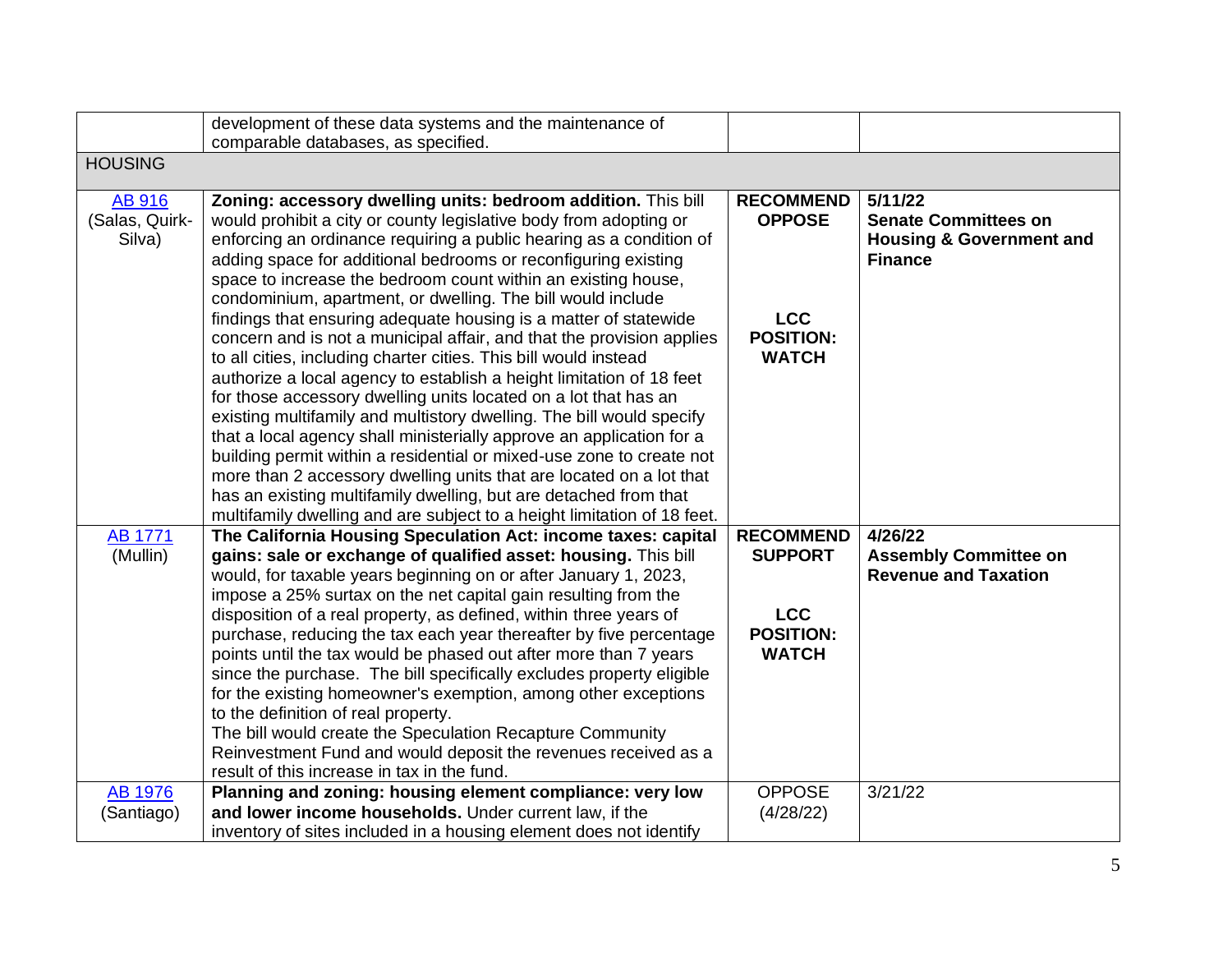|                       | adequate sites to accommodate the need for groups of all<br>household income levels pursuant to the allocation of regional<br>housing need, current law requires that the local government<br>rezone sites within specified deadlines. This bill would authorize<br>the department, after notifying the city or county of the violation of<br>the housing element provision and before notifying the Attorney<br>General, either to complete the rezoning to accommodate 100% of<br>the allocated need for housing for very low and lower income<br>households on behalf of a local government within the Counties of<br>Imperial, Los Angeles, Orange, Riverside, San Bernardino, or                                                                                                                                                    | (Ltr sent<br>4/29/22<br><b>LCC</b><br>POSITION:<br><b>OPPOSE</b>                              | Assembly Committee on<br>Housing & Community<br>Development      |
|-----------------------|------------------------------------------------------------------------------------------------------------------------------------------------------------------------------------------------------------------------------------------------------------------------------------------------------------------------------------------------------------------------------------------------------------------------------------------------------------------------------------------------------------------------------------------------------------------------------------------------------------------------------------------------------------------------------------------------------------------------------------------------------------------------------------------------------------------------------------------|-----------------------------------------------------------------------------------------------|------------------------------------------------------------------|
|                       | Ventura that failed to complete that rezoning by the required<br>deadline, or to impose administrative civil penalties upon the local<br>government of up to \$10,000 per day until the local government is<br>no longer in violation of state law or the department decides to<br>refer the violation to the Attorney General.                                                                                                                                                                                                                                                                                                                                                                                                                                                                                                          |                                                                                               |                                                                  |
| AB 2011<br>(Wicks)    | Affordable Housing and High Road Jobs Act of 2022. This bill<br>would allow by-right in-fill housing on underutilized commercial<br>sites. 100% affordable housing would be allowed on underutilized<br>commercial sites and anywhere in areas not adjacent to industrial<br>land or on environmentally sensitive land. Mixed-income housing<br>would be focused along commercial corridors wide enough to<br>accommodate density and new transit. At least 15% of units would<br>be required to be affordable to lower income households. For-sale<br>projects could provide 30% of their units for moderate-income<br>households. Although this bill could support efforts such as the<br>SBCCOG's Commercial Redevelopment REAP project, the<br>SBCCOG would oppose the legislation as long as the by-right<br>elements are included. | <b>RECOMMEND</b><br><b>OPPOSE</b><br><b>LCC</b><br><b>POSITION:</b><br><b>WATCH</b>           | 5/12/22<br><b>Assembly Committee on</b><br><b>Appropriations</b> |
| AB 2097<br>(Friedman) | Residential and commercial development: remodeling,<br>renovations, and additions: parking requirements. This bill<br>would prohibit a public agency from imposing a minimum<br>automobile parking requirement, or enforcing a minimum<br>automobile parking requirement, on residential, commercial, or<br>other development if the development is located on a parcel that is<br>within one-half mile of public transit, as defined. When a project<br>provides parking voluntarily, the bill would authorize a public<br>agency to impose specified requirements on the voluntary parking.                                                                                                                                                                                                                                            | <b>OPPOSE</b><br>(4/28/22)<br>(Ltr sent<br>4/29/22<br><b>LCC</b><br>POSITION:<br><b>WATCH</b> | 5/12/22<br>Assembly Committee on<br>Appropriations               |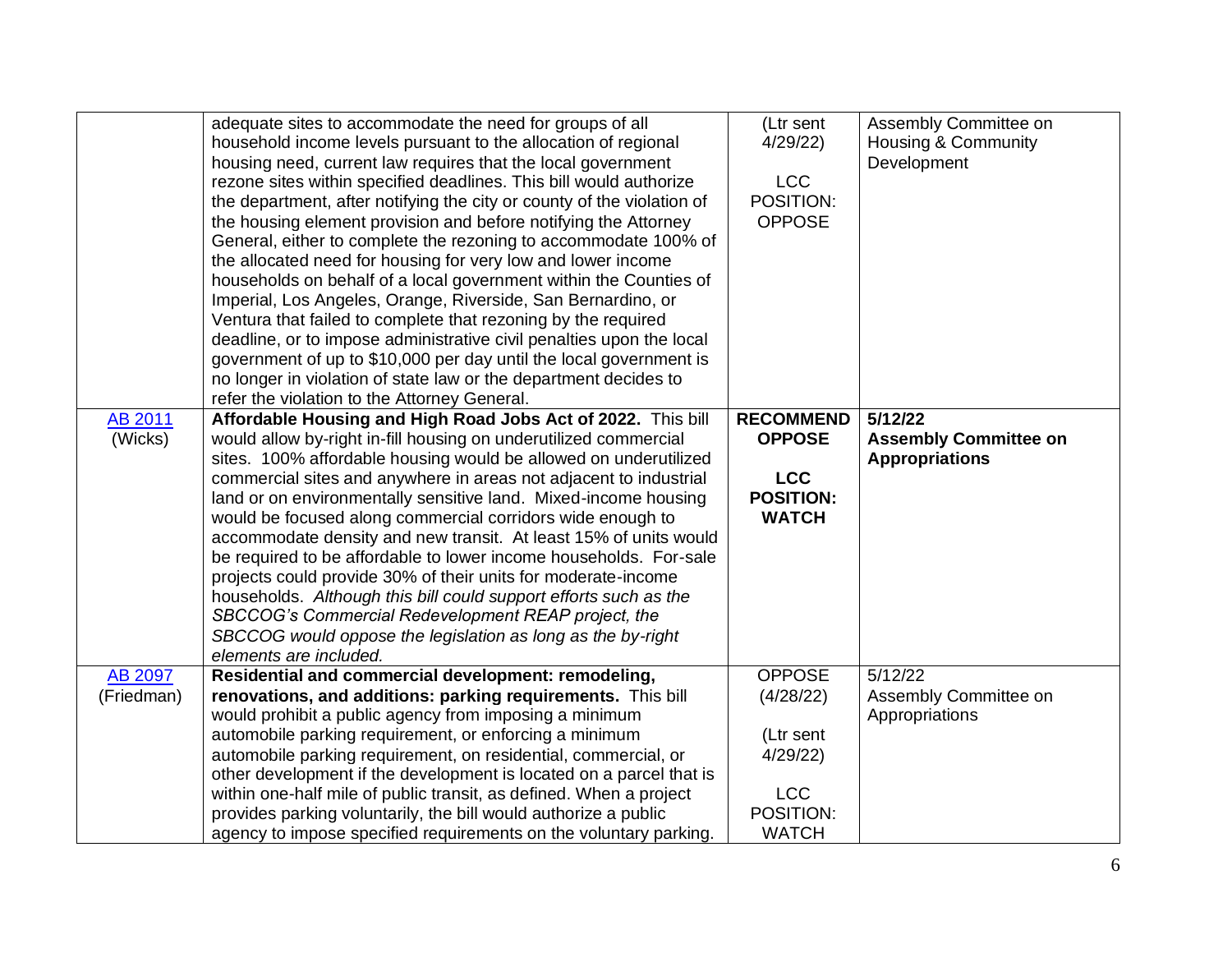|                | The bill would prohibit these provisions from reducing, eliminating,   |                  |                              |
|----------------|------------------------------------------------------------------------|------------------|------------------------------|
|                | or precluding the enforcement of any requirement imposed on a          |                  |                              |
|                | new multifamily or nonresidential development to provide electric      |                  |                              |
|                | vehicle supply equipment installed parking spaces or parking           |                  |                              |
|                | spaces that are accessible to persons with disabilities.               |                  |                              |
| AB 2218        | California Environmental Quality Act: standing: proposed infill        | <b>MONITOR</b>   | 3/17/22                      |
| (Quirk-Silva)  | housing projects. CEQA establishes procedures applicable to an         |                  | <b>Referred to Assembly</b>  |
|                | action or proceeding brought to challenge a public agency's action     | <b>LCC</b>       | <b>Committee on Rules</b>    |
|                | on the grounds of noncompliance with CEQA.                             | <b>POSITION:</b> |                              |
|                | This bill would provide that a person does not have standing to        | <b>WATCH</b>     |                              |
|                | bring an action or proceeding to attack, review, set aside, void, or   |                  |                              |
|                | annul acts or decisions of a public agency undertaken to               |                  |                              |
|                | implement a project involving the development of housing at an         |                  |                              |
|                | infill site, unless the person resides within 20 miles of the project. |                  |                              |
| <b>AB 2221</b> | Accessory dwelling units. Existing law authorizes a local agency       | <b>OPPOSE</b>    | 5/3/22                       |
| (Quirk-Silva)  | to establish minimum and maximum unit size requirements for            | (4/28/22)        | Assembly Committee on        |
|                | attached and detached accessory dwelling units, subject to certain     |                  | Appropriations               |
|                | exceptions, including that a local agency is prohibited from           | (Ltr sent        |                              |
|                | establishing limits on lot coverage, floor area ratio, open space,     | 4/29/22          |                              |
|                | and minimum lot size, that do not permit the construction of at least  |                  |                              |
|                | an 800 square foot accessory dwelling unit, as specified. This bill    | <b>LCC</b>       |                              |
|                | would additionally prohibit a local agency from establishing limits    | POSITION:        |                              |
|                | on front setbacks, as described above. Existing law authorizes a       | <b>WATCH</b>     |                              |
|                | local agency to ministerially approve an application for a building    |                  |                              |
|                | permit within a residential or mixed-use zone to create, among         |                  |                              |
|                | other things, one detached, new construction, accessory dwelling       |                  |                              |
|                | unit that does not exceed 4-foot side and rear yard setbacks, as       |                  |                              |
|                | specified. Existing law authorizes the local agency to impose on       |                  |                              |
|                | the accessory dwelling unit a total floor area limitation of not more  |                  |                              |
|                | than 800 square feet and a height limitation of 16 feet. This bill     |                  |                              |
|                | would specify that a local agency is prohibited from imposing any      |                  |                              |
|                | objective planning standards that conflict with those described        |                  |                              |
|                | above.                                                                 |                  |                              |
| AB 2295        | Local educational agencies: housing development project.               | <b>RECOMMEND</b> | 5/12/22                      |
| (Bloom)        | This bill would deem a housing development project an allowable        | <b>OPPOSE</b>    | <b>Assembly Committee on</b> |
|                | use on any real property owned by a local educational agency, as       |                  | <b>Appropriations</b>        |
|                | defined, if the housing development satisfies certain conditions,      |                  |                              |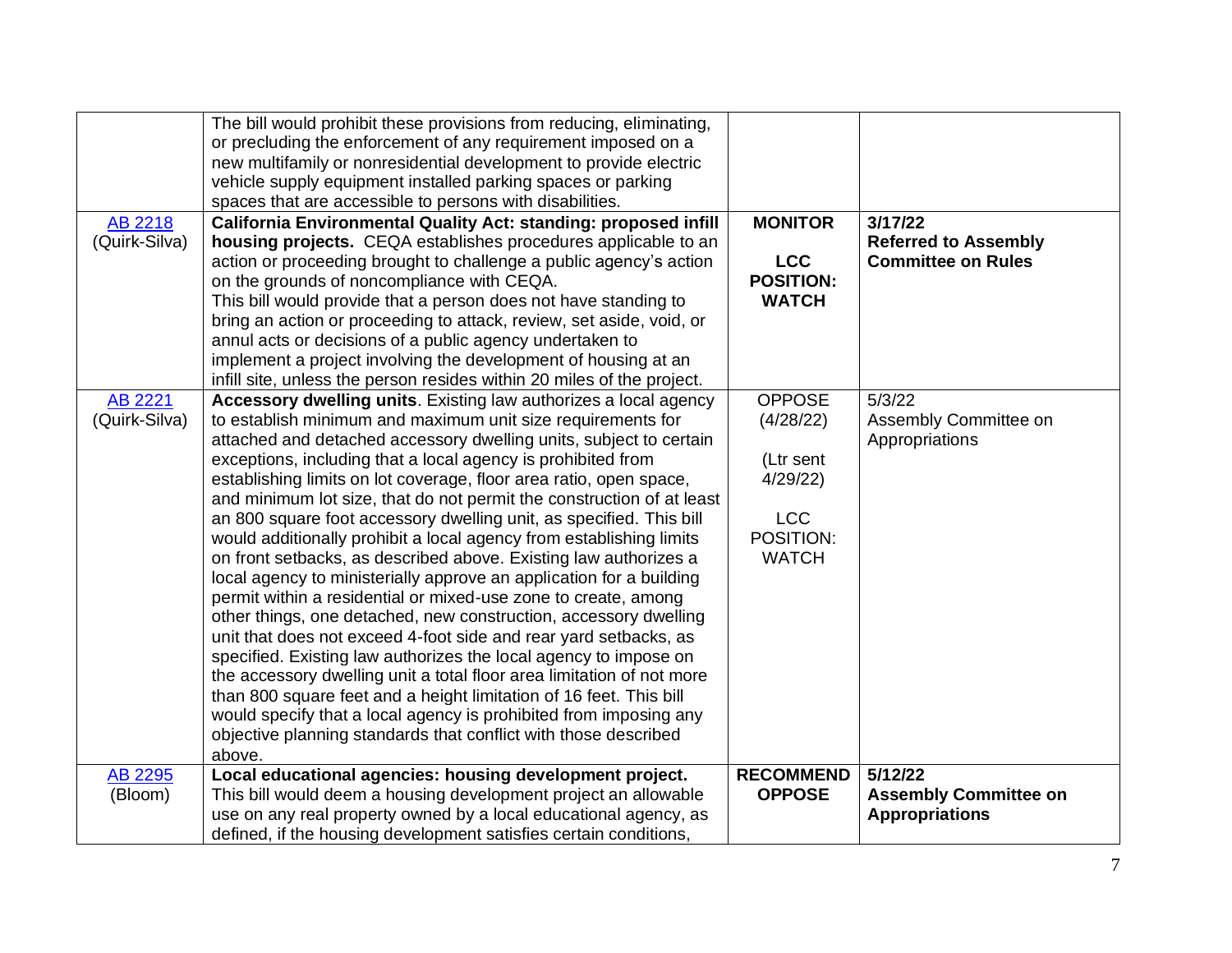|                                | including other local objective zoning standards, objective<br>subdivision standards, and objective design review standards, as<br>described. The bill would deem a housing development that meets<br>these requirements consistent, compliant, and in conformity with<br>local development standards, zoning codes or maps, and the<br>general plan. The bill, among other things, would authorize the<br>land used for the development of the housing development to be<br>jointly used or jointly occupied by the local educational agency and<br>any other party, subject to specified requirements. The bill would<br>exempt a housing development project subject to these provisions<br>from various requirements regarding the disposal of surplus land.<br>The bill would repeal its provisions on January 1, 2033. This bill<br>would effectively allow education agencies to use their property for<br>housing by-right. | <b>LCC</b><br><b>POSITION:</b><br><b>WATCH</b>                                                 |                                                                                                                                              |
|--------------------------------|-------------------------------------------------------------------------------------------------------------------------------------------------------------------------------------------------------------------------------------------------------------------------------------------------------------------------------------------------------------------------------------------------------------------------------------------------------------------------------------------------------------------------------------------------------------------------------------------------------------------------------------------------------------------------------------------------------------------------------------------------------------------------------------------------------------------------------------------------------------------------------------------------------------------------------------|------------------------------------------------------------------------------------------------|----------------------------------------------------------------------------------------------------------------------------------------------|
| <b>SB 15</b><br>(Portantino)   | Housing development: incentives: rezoning of idle retail<br>sites. This bill, upon appropriation by the Legislature in the annual<br>Budget Act or other statute, would require the Department of<br>Housing and Community Development to administer a program to<br>provide incentives in the form of grants allocated as provided to<br>local governments that rezone idle sites used for a big box retailer<br>or a commercial shopping center to instead allow the development<br>of workforce housing                                                                                                                                                                                                                                                                                                                                                                                                                          | <b>SUPPORT</b><br>(2/25/21)<br><b>LCC</b><br>POSITION:<br><b>WATCH</b>                         | 6/2/21<br>In Assembly. Read first time.<br><b>Held at Desk</b><br>According to author's staff, bill<br>is awaiting referral to<br>committee. |
| <b>SB 897</b><br>(Wieckowski)  | Accessory dwelling units: junior accessory dwelling units.<br>Would require standards imposed on ADUs be objective, and<br>would define "objective standard" as a standard that involves no<br>personal or subjective judgement by a public official and is<br>uniformly verifiable, as specified. Would increase maximum height<br>limitations that may be imposed by a local agency on an ADU to 25<br>feet if within 1/2 mile walking distance of major transit stop; require<br>local agencies to reduce parking requirements when ADU permits<br>are submitted along with new multifamily dwelling units; and other<br>changes.                                                                                                                                                                                                                                                                                                | <b>OPPOSE</b><br>(4/13/22)<br>(Ltr sent<br>4/21/22<br><b>LCC</b><br>POSITION:<br><b>OPPOSE</b> | 5/13/22<br>Senate Committee on<br>Appropriations suspense file<br>Hearing date: May 19                                                       |
| <b>SB 1067</b><br>(Portantino) | Housing development projects: automobile parking<br>requirements. This bill would prohibit a city, county, or city and<br>county from imposing any minimum automobile parking<br>requirement on a housing development project that is located<br>within $\frac{1}{2}$ mile of public transit, as defined. The bill, notwithstanding                                                                                                                                                                                                                                                                                                                                                                                                                                                                                                                                                                                                 | <b>RECOMMEND</b><br><b>OPPOSE</b>                                                              | 5/17/22<br><b>Senate Committee on</b><br><b>Appropriations suspense file</b><br><b>Hearing date: May 19</b>                                  |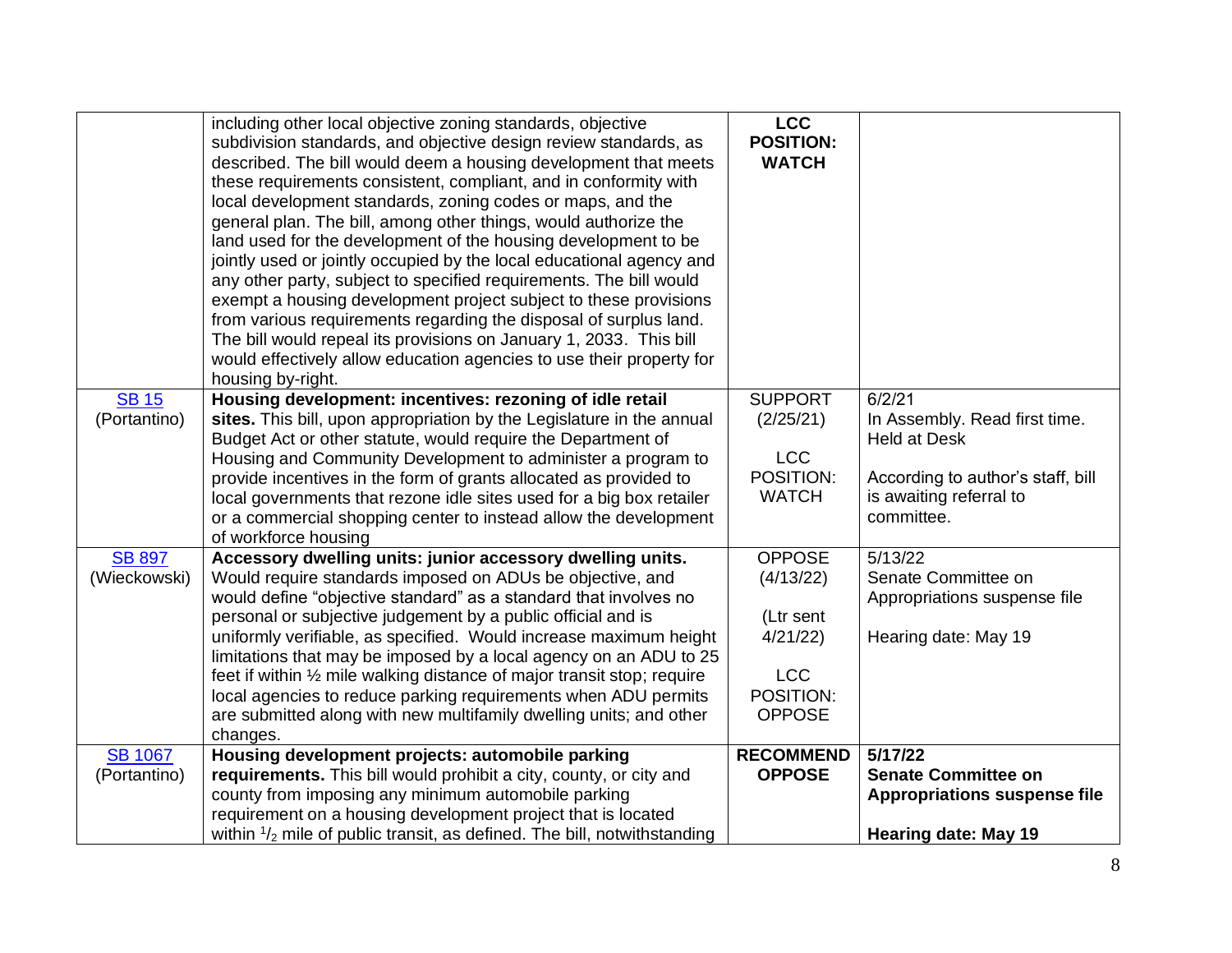|                | the above-described prohibition, would authorize a city, county, or      | <b>LCC</b>       |                                    |
|----------------|--------------------------------------------------------------------------|------------------|------------------------------------|
|                | city and county to impose or enforce minimum automobile parking          | <b>POSITION:</b> |                                    |
|                | requirements on a housing development project if the local               | <b>OPPOSE</b>    |                                    |
|                | government demonstrates to the developer, within 30 days of the          |                  |                                    |
|                | receipt of a completed application, that the development would           |                  |                                    |
|                | have a negative impact, supported by a preponderance of the              |                  |                                    |
|                | evidence, on the city's, county's, or city and county's ability to meet  |                  |                                    |
|                | its share of specified housing needs or existing residential or          |                  |                                    |
|                | commercial parking within $\frac{1}{2}$ mile of the housing development. |                  |                                    |
|                | The bill would create an exception from the above-described              |                  |                                    |
|                | provision if the development either dedicates a minimum of 20% of        |                  |                                    |
|                | the total number of housing units to very low, low-, or moderate-        |                  |                                    |
|                | income households, students, the elderly, or persons with                |                  |                                    |
|                | disabilities or contains fewer than 20 housing units. Existing law       |                  |                                    |
|                | authorizes the Attorney General to bring suit for a violation of         |                  |                                    |
|                | housing element compliance. This bill would add a violation of the       |                  |                                    |
|                | minimum automobile parking requirements of housing                       |                  |                                    |
|                | development projects, as described above, to the list of laws that,      |                  |                                    |
|                | when violated, require the department to notify the jurisdiction and     |                  |                                    |
|                | authorize the Attorney General to bring an action to enforce state       |                  |                                    |
|                | law.                                                                     |                  |                                    |
| <b>SB 1369</b> | Adaptive reuse projects: by-right: funding. The California               | <b>RECOMMEND</b> | 3/28/22                            |
| (Wieckowski)   |                                                                          | <b>OPPOSE</b>    | <b>Senate Committee on</b>         |
|                | Environmental Quality Act (CEQA) requires a lead agency, as              |                  |                                    |
|                | defined, to prepare, or cause to be prepared, and certify the            |                  | <b>Environmental Quality.</b>      |
|                | completion of, an environmental impact report on a project that it       |                  | <b>Hearing canceled at request</b> |
|                | proposes to carry out or approve that may have a significant effect      | <b>LCC</b>       | of author                          |
|                | on the environment or to adopt a negative declaration if it finds that   | <b>POSITION:</b> |                                    |
|                | the project will not have that effect. CEQA does not apply to the        | <b>WATCH</b>     |                                    |
|                | approval of ministerial projects. This bill would make an adaptive       |                  |                                    |
|                | reuse project a use by right in all areas regardless of zoning. The      |                  |                                    |
|                | bill would define "adaptive reuse project" to mean any commercial,       |                  |                                    |
|                | public, industrial, or office building or structure that has 25-percent  |                  |                                    |
|                | occupancy or less, which is converted into a housing development         |                  |                                    |
|                | project.                                                                 |                  |                                    |
| <b>SB 1444</b> | Joint powers authorities: South Bay Regional Housing Trust.              | <b>RECOMMEND</b> | 5/17/22                            |
| (Allen)        | This bill would authorize the establishment of the South Bay             | <b>SUPPORT</b>   | Introduced through a gut &         |
|                | Regional Housing Trust, a joint powers authority, by the County of       |                  | amend process. Currently in        |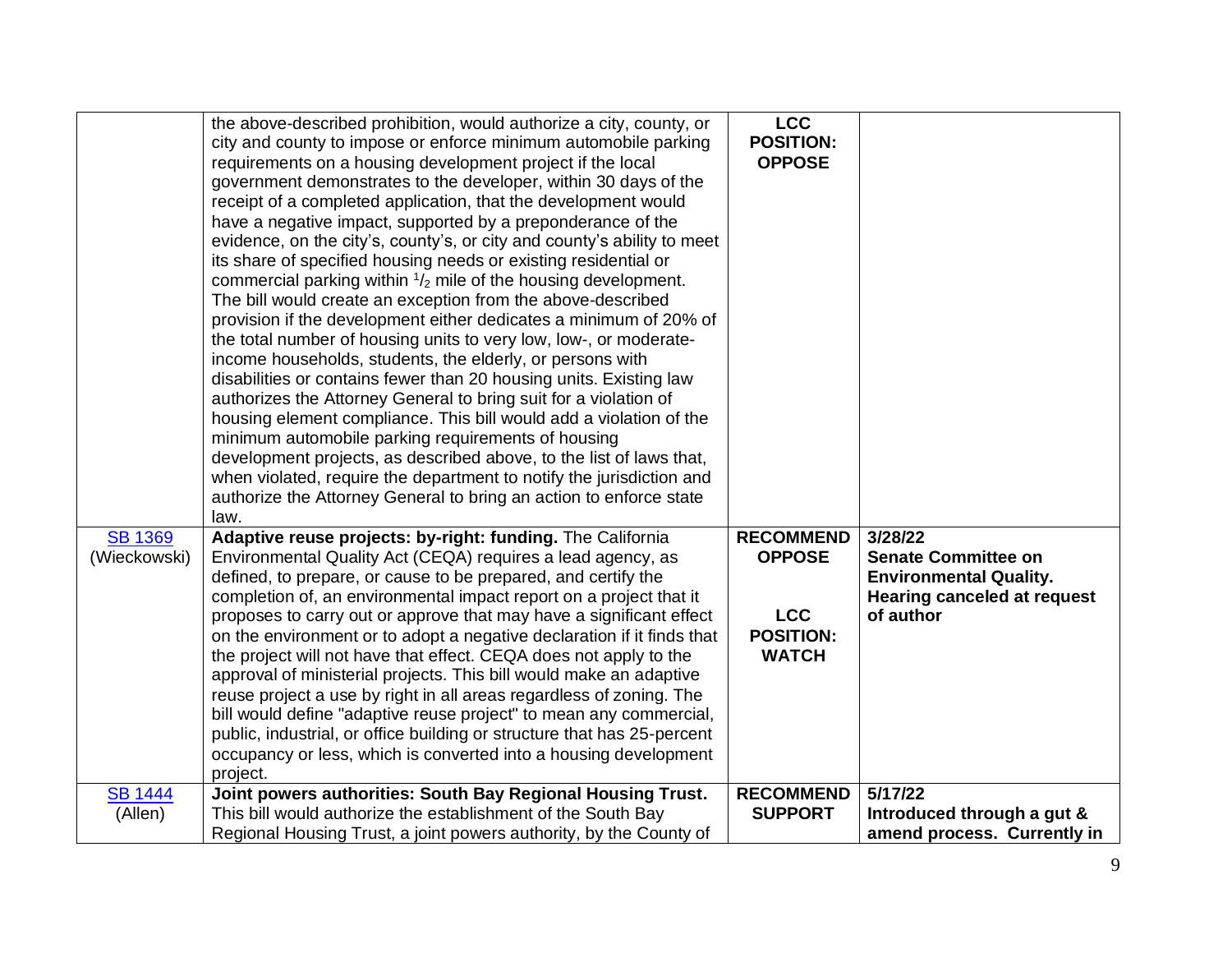|                           | Los Angeles and any or all of the cities within the jurisdiction of the<br>South Bay Cities Council of Governments, with the stated purpose<br>of funding housing to assist the homeless population and persons<br>and families of extremely low, very low, and low income within the<br>South Bay. The bill would authorize the South Bay Regional<br>Housing Trust to fund the planning and construction of housing,<br>receive public and private financing and funds, and authorize and<br>issue bonds. The bill would require that the joint powers agreement<br>establishing the South Bay Regional Housing Trust incorporate<br>specified annual financial reporting and auditing requirements.                                                            | <b>LCC</b><br><b>POSITION:</b><br><b>WATCH</b> | <b>Assembly Committee on</b><br>Insurance (bill was previously<br>related to insurance and will<br>be re-assigned to a new<br><b>Committee accordingly)</b> |
|---------------------------|-------------------------------------------------------------------------------------------------------------------------------------------------------------------------------------------------------------------------------------------------------------------------------------------------------------------------------------------------------------------------------------------------------------------------------------------------------------------------------------------------------------------------------------------------------------------------------------------------------------------------------------------------------------------------------------------------------------------------------------------------------------------|------------------------------------------------|-------------------------------------------------------------------------------------------------------------------------------------------------------------|
| <b>SB 1466</b>            | Affordable Housing and Community Development Investment                                                                                                                                                                                                                                                                                                                                                                                                                                                                                                                                                                                                                                                                                                           | <b>MONITOR</b>                                 | 3/10/22                                                                                                                                                     |
| (Stern)                   | Program. Would establish in state government the Affordable<br>Housing and Community Development Investment Program, which<br>would be administered by the Affordable Housing and Community<br>Development Investment Committee. The bill would authorize a<br>city, county, city and county, joint powers agency, enhanced<br>infrastructure financing district, affordable housing authority,<br>community revitalization and investment authority, transit village<br>development district, or a combination of those entities, to apply to<br>the Affordable Housing and Community Development Investment<br>Committee to participate in the program and would authorize the<br>committee to approve or deny plans for projects meeting specific<br>criteria. | <b>LCC</b><br>POSITION:<br><b>WATCH</b>        | Senate Committees on<br>Governance & Finance,<br>Housing                                                                                                    |
| <b>PUBLIC SAFETY</b>      |                                                                                                                                                                                                                                                                                                                                                                                                                                                                                                                                                                                                                                                                                                                                                                   |                                                |                                                                                                                                                             |
| <b>AB 1599</b><br>(Kiley) | Proposition 47: repeal. The Safe Neighborhoods and Schools<br>Act, enacted as an initiative statute by Proposition 47, as approved                                                                                                                                                                                                                                                                                                                                                                                                                                                                                                                                                                                                                                | <b>SUPPORT</b><br>(4/28/22)                    | 4/26/22<br>Assembly Committee on Public                                                                                                                     |
|                           | by the electors at the November 4, 2014, statewide general                                                                                                                                                                                                                                                                                                                                                                                                                                                                                                                                                                                                                                                                                                        |                                                | Safety. Failed passage                                                                                                                                      |
|                           | election, made various changes relating to theft and the                                                                                                                                                                                                                                                                                                                                                                                                                                                                                                                                                                                                                                                                                                          | Receive and                                    |                                                                                                                                                             |
|                           | possession of controlled substances, including by, among other                                                                                                                                                                                                                                                                                                                                                                                                                                                                                                                                                                                                                                                                                                    | File                                           |                                                                                                                                                             |
|                           | things, generally reducing the penalty for those crimes, including                                                                                                                                                                                                                                                                                                                                                                                                                                                                                                                                                                                                                                                                                                |                                                |                                                                                                                                                             |
|                           | reducing the penalty for possession of concentrated cannabis,<br>establishing a procedure by which individuals convicted of those                                                                                                                                                                                                                                                                                                                                                                                                                                                                                                                                                                                                                                 | <b>LCC</b><br>POSITION:                        |                                                                                                                                                             |
|                           | crimes prior to the passage of the act may petition for resentencing                                                                                                                                                                                                                                                                                                                                                                                                                                                                                                                                                                                                                                                                                              | <b>SUPPORT</b>                                 |                                                                                                                                                             |
|                           | under the act, and creating the crime of shoplifting. This bill would                                                                                                                                                                                                                                                                                                                                                                                                                                                                                                                                                                                                                                                                                             |                                                |                                                                                                                                                             |
|                           | repeal the changes and additions made by Proposition 47, except                                                                                                                                                                                                                                                                                                                                                                                                                                                                                                                                                                                                                                                                                                   |                                                |                                                                                                                                                             |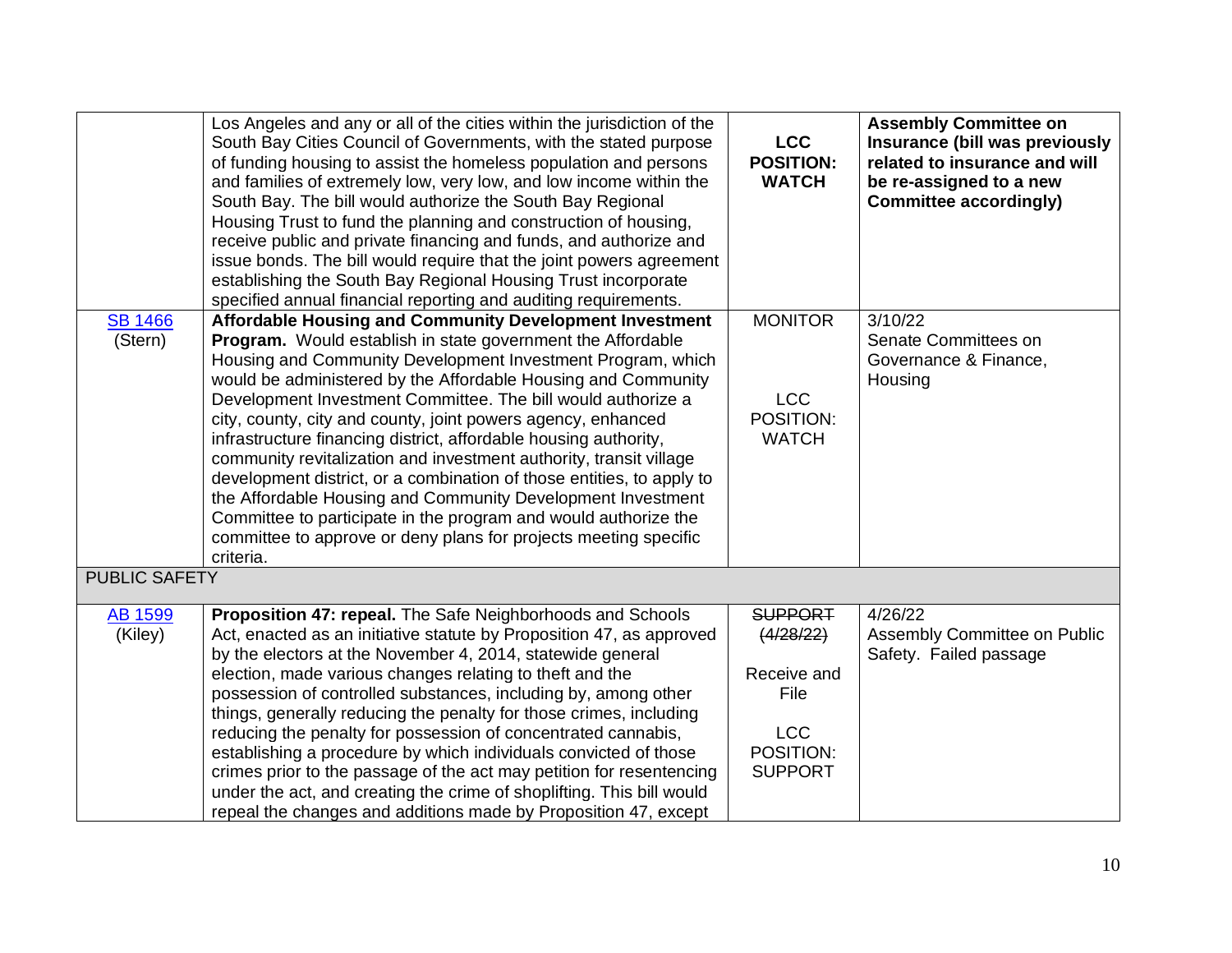|                       | those related to reducing the penalty for possession of                |                  |                               |
|-----------------------|------------------------------------------------------------------------|------------------|-------------------------------|
|                       | concentrated cannabis.                                                 |                  |                               |
| <b>AB 1737</b>        | <b>Children's camps: local registration and inspections. Requires</b>  | <b>RECOMMEND</b> | 4/27/22                       |
| (Holden)              | local governments to make announced and unannounced visits to          | <b>OPPOSE</b>    | <b>Assembly Committee on</b>  |
|                       | children's camps, make public any violations cited, and conduct        |                  | <b>Appropriations</b>         |
|                       | follow-up visits until violations are resolved. Requires local         |                  |                               |
|                       | governments to ensure that all necessary certifications for the        | <b>LCC</b>       |                               |
|                       | activities offered at children's camps are current and on file.        | <b>POSITION:</b> |                               |
|                       | Requires local governments to submit an annual report to the           | <b>CONCERNS</b>  |                               |
|                       | Department of Public Health that includes the names of all             |                  |                               |
|                       | children's camps operating in their justification, the number of       |                  |                               |
|                       | attending campers, and any violations cited.                           |                  |                               |
| <b>TRANSPORTATION</b> |                                                                        |                  |                               |
|                       |                                                                        |                  |                               |
| <b>AB 1946</b>        | Electric bicycles: safety and training program. The Protected          | <b>MONITOR</b>   | 5/4/22                        |
| (Boerner              | Bikeways Act of 2014, provides that the state's bicycle programs       |                  | Assembly Committee on         |
| Horvath)              | have not been fully developed or funded. Current law establishes       | <b>LCC</b>       | Transportation                |
|                       | the Department of the California Highway Patrol within the             | POSITION:        |                               |
|                       | Transportation Agency. This bill would require the department to       | <b>WATCH</b>     |                               |
|                       | develop, on or before September 1, 2023, statewide safety              |                  |                               |
|                       | standards and training programs based on evidence-based                |                  |                               |
|                       | practices for users of electric bicycles, as defined, including, but   |                  |                               |
|                       | not limited to, general electric bicycle riding safety, emergency      |                  |                               |
|                       | maneuver skills, rules of the road, and laws pertaining to electronic  |                  |                               |
|                       | bicycles.                                                              |                  |                               |
| AB 2074               | Air Quality Improvement Program: micromobility devices.                | <b>SUPPORT</b>   | 4/6/22                        |
| (Gipson)              | This bill would specify projects providing incentives for purchasing   | (2/24/22)        | Assembly Committee on         |
|                       | micromobility devices, as defined, as projects eligible for funding    |                  | Appropriations                |
|                       | under the program. The bill would require the state board, no later    | (Ltr sent        |                               |
|                       | than July 1, 2023, to establish a Micromobility Device Incentives      | 3/7/22           | This is legislation requested |
|                       | Project to provide incentives, in the form of vouchers, to individuals |                  | and sponsored by the          |
|                       | for the purchase of micromobility devices, as provided.                | <b>LCC</b>       | <b>SBCCOG</b>                 |
|                       |                                                                        | POSITION:        |                               |
|                       |                                                                        | <b>WATCH</b>     |                               |
| AB 2432               | Neighborhood electric vehicles: County of Los Angeles:                 | <b>SUPPORT</b>   | 5/5/22                        |
| (Muratsuchi)          | South Bay cities area. This bill would authorize the County of         | (2/24/22)        | Senate Committee on Rules for |
|                       | Los Angeles or any city in the county to establish a similar NEV       |                  | assignment                    |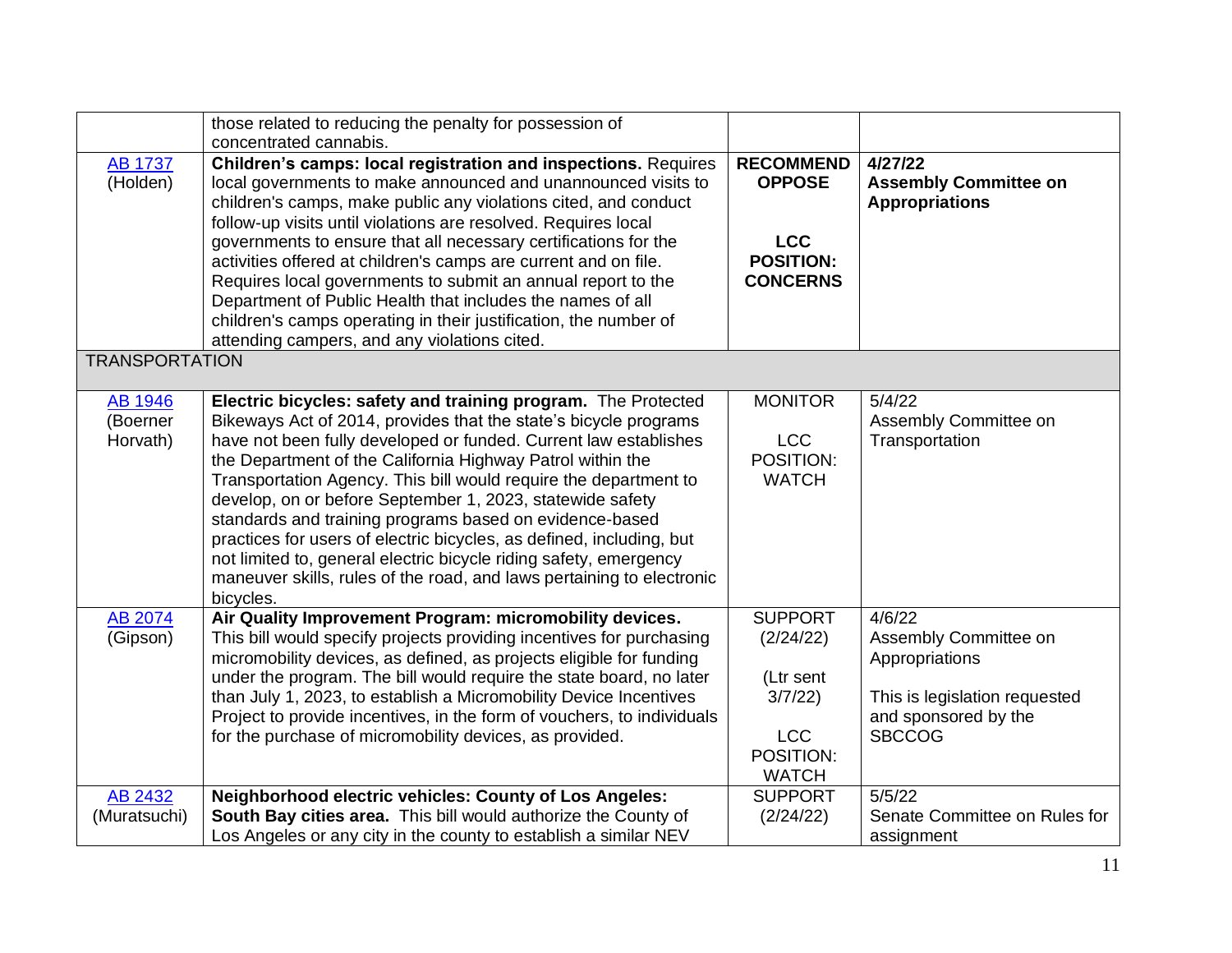|               | transportation plan for a plan area that may include any applicable<br>portion of the county or city located within the jurisdiction of the<br>South Bay Cities Council of Governments, as specified, subject to<br>the same penalties. The bill would require that the transportation<br>plan have received a prior review and the comments of the South<br>Bay Cities Council of Governments and any agency having traffic<br>law enforcement responsibilities in an entity included in the plan<br>area. The bill would require the plan to be submitted to the<br>Department of Transportation for review and approval.                                                                                                                                                                                                                                                                                                                           | (Ltr sent<br>3/7/22)<br><b>LCC</b><br>POSITION:<br><b>WATCH</b>             | This is legislation requested<br>and sponsored by the<br><b>SBCCOG</b> |
|---------------|-------------------------------------------------------------------------------------------------------------------------------------------------------------------------------------------------------------------------------------------------------------------------------------------------------------------------------------------------------------------------------------------------------------------------------------------------------------------------------------------------------------------------------------------------------------------------------------------------------------------------------------------------------------------------------------------------------------------------------------------------------------------------------------------------------------------------------------------------------------------------------------------------------------------------------------------------------|-----------------------------------------------------------------------------|------------------------------------------------------------------------|
| AB 2438       | Transportation funding: alignment with state plans and                                                                                                                                                                                                                                                                                                                                                                                                                                                                                                                                                                                                                                                                                                                                                                                                                                                                                                | <b>MONITOR</b>                                                              | 5/11/22                                                                |
| (Friedman)    | greenhouse gas emissions reduction standards. Current law<br>provides for the funding of projects on the state highway system<br>and other transportation improvements, including under the state<br>transportation improvement program, the state highway operation<br>and protection program, the Solutions for Congested Corridors<br>Program, the Trade Corridor Enhancement Program, and the<br>program within the Road Maintenance and Rehabilitation Program<br>commonly known as the Local Partnership Program. This bill<br>would require the agencies that administer those programs to<br>revise the guidelines or plans applicable to those programs to<br>ensure that projects included in the applicable program align with<br>the California Transportation Plan, the Climate Action Plan for<br>Transportation Infrastructure adopted by the Transportation<br>Agency, and specified greenhouse gas emissions reduction<br>standards. | <b>LCC</b><br>POSITION:<br><b>OPPOSE</b><br><b>UNLESS</b><br><b>AMENDED</b> | Assembly Committee on<br>Appropriations                                |
| <b>SB 932</b> | General Plans: circulation element: bicycle and pedestrian                                                                                                                                                                                                                                                                                                                                                                                                                                                                                                                                                                                                                                                                                                                                                                                                                                                                                            | <b>OPPOSE</b>                                                               | 5/17/22                                                                |
| (Portantino)  | plans and traffic calming plans. Current law states the                                                                                                                                                                                                                                                                                                                                                                                                                                                                                                                                                                                                                                                                                                                                                                                                                                                                                               | (4/28/22)                                                                   | Senate Committee on                                                    |
|               | Legislature's intention that a county or city general plan and the                                                                                                                                                                                                                                                                                                                                                                                                                                                                                                                                                                                                                                                                                                                                                                                                                                                                                    |                                                                             | Appropriations suspense file                                           |
|               | elements and parts of that general plan comprise an integrated,                                                                                                                                                                                                                                                                                                                                                                                                                                                                                                                                                                                                                                                                                                                                                                                                                                                                                       | (Ltr sent                                                                   |                                                                        |
|               | internally consistent and compatible statement of policies for the                                                                                                                                                                                                                                                                                                                                                                                                                                                                                                                                                                                                                                                                                                                                                                                                                                                                                    | 4/29/22                                                                     | Hearing date: May 19                                                   |
|               | adopting agency. This bill would emphasize the intent of the                                                                                                                                                                                                                                                                                                                                                                                                                                                                                                                                                                                                                                                                                                                                                                                                                                                                                          |                                                                             |                                                                        |
|               | Legislature to fight climate change with these provisions.                                                                                                                                                                                                                                                                                                                                                                                                                                                                                                                                                                                                                                                                                                                                                                                                                                                                                            | <b>LCC</b>                                                                  |                                                                        |
|               | The bill would make significant, unprecedented, and overly                                                                                                                                                                                                                                                                                                                                                                                                                                                                                                                                                                                                                                                                                                                                                                                                                                                                                            | POSITION:                                                                   |                                                                        |
|               | prescriptive changes to the requirements of circulation elements of                                                                                                                                                                                                                                                                                                                                                                                                                                                                                                                                                                                                                                                                                                                                                                                                                                                                                   | <b>OPPOSE</b>                                                               |                                                                        |
|               | local general plans; impose costly, unfunded mandates for physical                                                                                                                                                                                                                                                                                                                                                                                                                                                                                                                                                                                                                                                                                                                                                                                                                                                                                    | <b>UNLESS</b>                                                               |                                                                        |
|               | changes to local transportation infrastructure; and expose local                                                                                                                                                                                                                                                                                                                                                                                                                                                                                                                                                                                                                                                                                                                                                                                                                                                                                      | <b>AMENDED</b>                                                              |                                                                        |
|               | governments to significant legal liability                                                                                                                                                                                                                                                                                                                                                                                                                                                                                                                                                                                                                                                                                                                                                                                                                                                                                                            |                                                                             |                                                                        |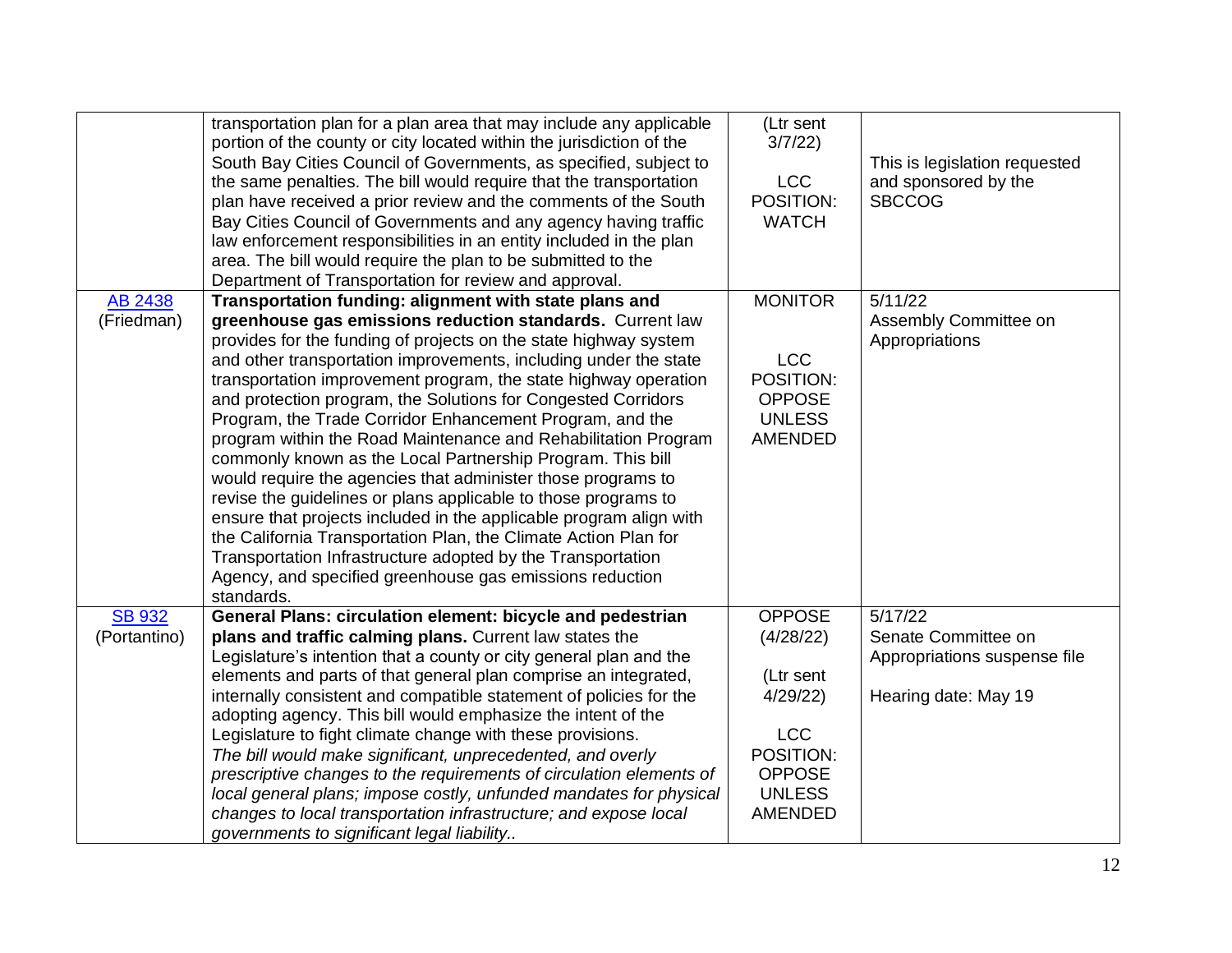| <b>BALLOT MEASURES</b> |                                                                     |               |                            |
|------------------------|---------------------------------------------------------------------|---------------|----------------------------|
| 19-0029A1              | "California Sports Wagering Regulation and                          | <b>OPPOSE</b> | Eligible for November 2022 |
|                        | <b>Unlawful Gambling Enforcement Act". Allows federally</b>         | (2/24/22)     | Statewide ballot           |
| Authorizes             | recognized Native American tribes to operate roulette, dice games,  |               |                            |
| New Types of           | and sports wagering on tribal lands, subject to compacts            |               |                            |
| Gambling.              | negotiated by the Governor and ratified by the Legislature.         |               |                            |
| Initiative             | Beginning in 2022, allows on-site sports wagering at only privately |               |                            |
| Constitutional         | operated horse-racing tracks in four specified counties for persons |               |                            |
| and Statutory          | 21 years or older. Imposes 10% tax on sports-wagering profits at    |               |                            |
| Amendment              | horse-racing tracks; directs portion of revenues to enforcement     |               |                            |
|                        | and problem-gambling programs. Prohibits marketing of sports        |               |                            |
|                        | wagering to persons under 21. Authorizes private lawsuits to        |               |                            |
|                        | enforce other gambling laws. Summary of estimate by Legislative     |               |                            |
|                        | Analyst and Director of Finance of fiscal impact on state and local |               |                            |
|                        | governments: Increased state revenues, potentially reaching the     |               |                            |
|                        | tens of millions of dollars annually, from payments made by         |               |                            |
|                        | facilities offering sports wagering and new civil penalties         |               |                            |
|                        | authorized by this measure. Some portion of these revenues would    |               |                            |
|                        | reflect a shift from other existing state and local revenues.       |               |                            |

## FEDERAL BILLS

| S 3788<br>(Padilla)<br>House<br>version<br><b>HR 6989</b><br>(Lieu) | Housing for All Act of 2022. Would invest over \$500B over ten<br>years to address homelessness and affordable housing crises by<br>addressing the affordable housing shortage; investing in voucher<br>and other homeless housing programs; and support innovative<br>locally developed approaches. | <b>SUPPORT</b><br>(4/28/22)<br>(Ltr sent<br>4/29/22 | 3/8/22 Senate Committee<br>on Banking, Housing, and<br><b>Urban Affairs</b><br>3/8/22 House Committees<br>on Financial Services;<br>Judiciary; Energy and<br>Commerce; and<br>Transportation and<br>Infrastructure |
|---------------------------------------------------------------------|------------------------------------------------------------------------------------------------------------------------------------------------------------------------------------------------------------------------------------------------------------------------------------------------------|-----------------------------------------------------|--------------------------------------------------------------------------------------------------------------------------------------------------------------------------------------------------------------------|
| <b>HR 6662</b><br>(Barragan)                                        | <b>EVs for All Act.</b> Would require Dept. of Energy and Housing &<br>Urban Development develop a program which would provide<br>grants of up to \$1M to public housing agencies, local governments,                                                                                                | <b>SUPPORT</b><br>(2/24/22)                         | 2/10/22<br>House Subcommittee on<br><b>Highways and Transit</b>                                                                                                                                                    |